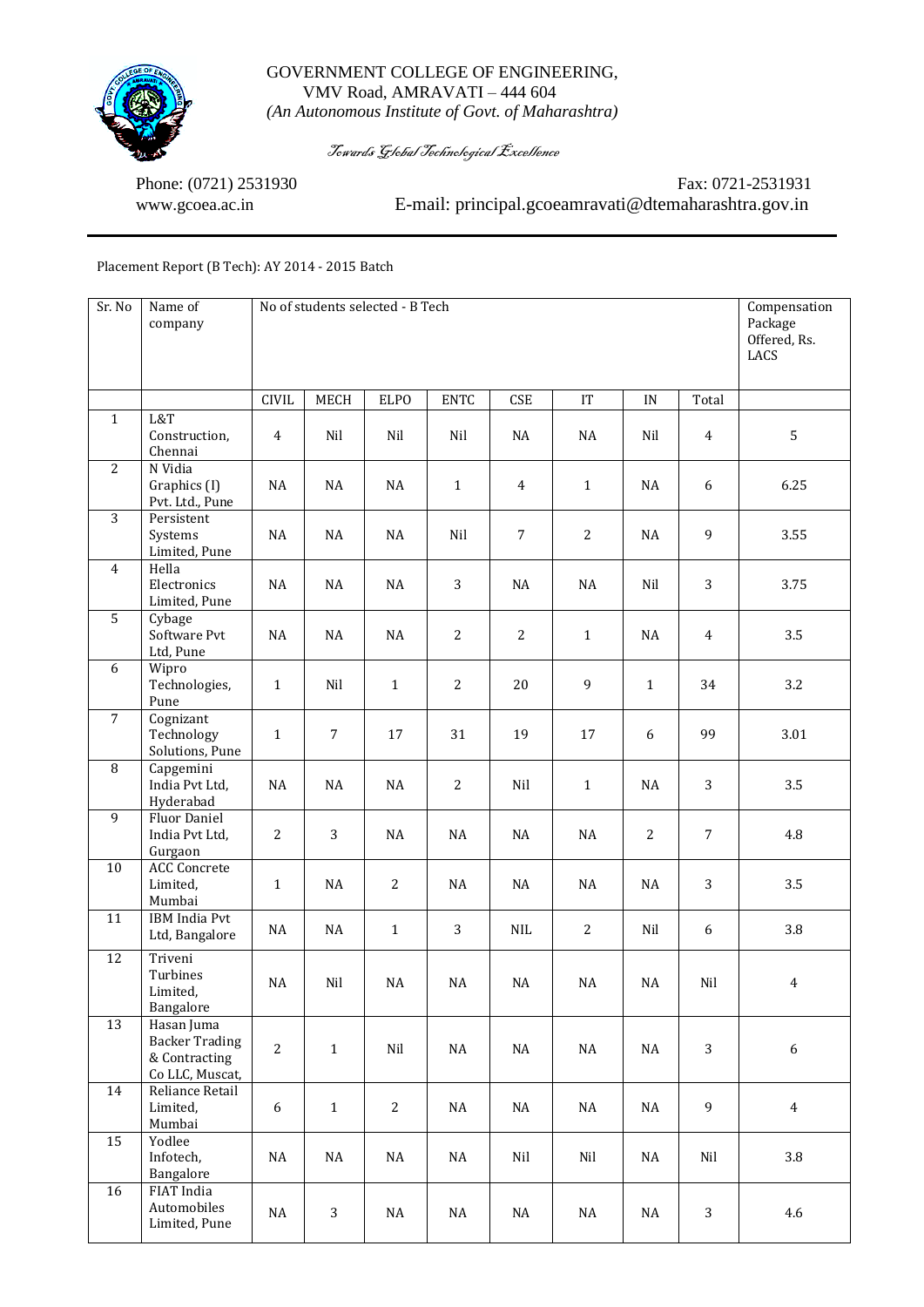| 17              | L&T Info Tech,<br>Mumbai                                       | NA             | NA             | NA           | 2        | $\overline{2}$ | $\overline{2}$ | $\boldsymbol{0}$ | 6                | 2.9              |
|-----------------|----------------------------------------------------------------|----------------|----------------|--------------|----------|----------------|----------------|------------------|------------------|------------------|
| 18              | Tata<br>Technologies,<br>Pune                                  | NA             | 6              | $\rm NA$     | NA       | $\mathbf{1}$   | $\overline{c}$ | Nil              | 9                | $\overline{4}$   |
| 19              | 3D PLM<br>Software, Pune                                       | NA             | $1\,$          | NA           | $\rm NA$ | $\overline{c}$ | NA             | NA               | 3                | $\overline{4}$   |
| 20              | Hafele India<br>Limited,<br>Mumbai                             | $\mathbf 1$    | $\mathbf{1}$   | Nil          | Nil      | Nil            | Nil            | Nil              | $\overline{2}$   | 4.6              |
| 21              | Thermax<br>Limited, Pune                                       | NA             | NA             | 3            | NA       | NA             | NA             | NA               | $\overline{3}$   | $\overline{4}$   |
| $\overline{22}$ | Thermax<br>Limited, Pune<br>(PGET)                             | Nil            | Nil            | NA           | NA       | NA             | NA             | NA               | Nil              | 4.65             |
| 23              | Tata<br>Consultancy<br>Services, Pune<br>(Off-Campus<br>Drive) | NA             | $\mathbf{1}$   | $\mathbf{1}$ | 3        | Nil            | Nil            | $\overline{2}$   | 6                | 3.18             |
| 24              | Gammon India<br>Limited,<br>Mumbai (May<br>19,2015)            | $\overline{7}$ | $\overline{7}$ | $\rm NA$     | $\rm NA$ | NA             | NA             | $\rm NA$         | 14               | 3.25             |
| 25              | <b>Torrent Power</b><br>Limited,<br>Bhiwandi                   | <b>NA</b>      | $\rm NA$       | $\mathbf{1}$ | $\rm NA$ | $\rm NA$       | NA             | $\rm NA$         | $\mathbf{1}$     | 2.4              |
| 26              | Foundation<br>Brakes Limited,<br>Jalgaon                       | NA             | $\overline{2}$ | NA           | NA       | NA             | NA             | NA               | $\overline{2}$   | 2.4              |
| $\overline{27}$ | SMS<br>Infrastructure<br>Pvt Ltd, Nagpur                       | Nil            | $\overline{2}$ | $\mathbf{1}$ | NA       | NA             | NA             | NA               | $\boldsymbol{0}$ | $\boldsymbol{0}$ |
| 28              | BOSCH <sub>(I)</sub><br>Limited, Nashik                        | NA             | $\overline{c}$ | Nil          | Nil      | NA             | NA             | NA               | $\overline{2}$   | 2.75             |
| $\overline{29}$ | Quinnox<br>Limited,<br>Mumbai                                  | $\rm NA$       | $\rm NA$       | $\rm NA$     | Nil      | Nil            | Nil            | NA               | Nil              | 3                |
| 30              | Syntel Limited,<br>Mumbai                                      | NA             | $\rm NA$       | $\rm NA$     | NA       | $\overline{c}$ | 5              | NA               | $\overline{4}$   | 3.25             |
| 31              | Polaris<br>Financial<br>Systems Ltd,<br>Chennai                | $\rm NA$       | NA             | NA           | Nil      | Nil            | Nil            | NA               | Nil              | 3.25             |
| 32              | Excellon<br>Software Ltd,<br>Nagpur                            | $\rm NA$       | $\rm NA$       | $\rm NA$     | Nil      | $\mathbf 1$    | Nil            | NA               | $1\,$            | 2.4              |
| $\overline{33}$ | Office Box<br>Software Pvt<br>Ltd, Nagpur                      | $\rm NA$       | NA             | NA           | Nil      | Nil            | Nil            | NA               | Nil              | 4.2              |
| 34              | Zensar<br>Technologies<br>Ltd, Pune                            | $\rm NA$       | $\rm NA$       | $\rm NA$     | Nil      | Nil            | Nil            | $\rm NA$         | Nil              | 4.5              |
| 35              | eSense<br>Technologies,<br>Nagpur                              | $\rm NA$       | $\rm NA$       | $\rm NA$     | Nil      | Nil            | Nil            | NA               | Nil              | $\boldsymbol{0}$ |